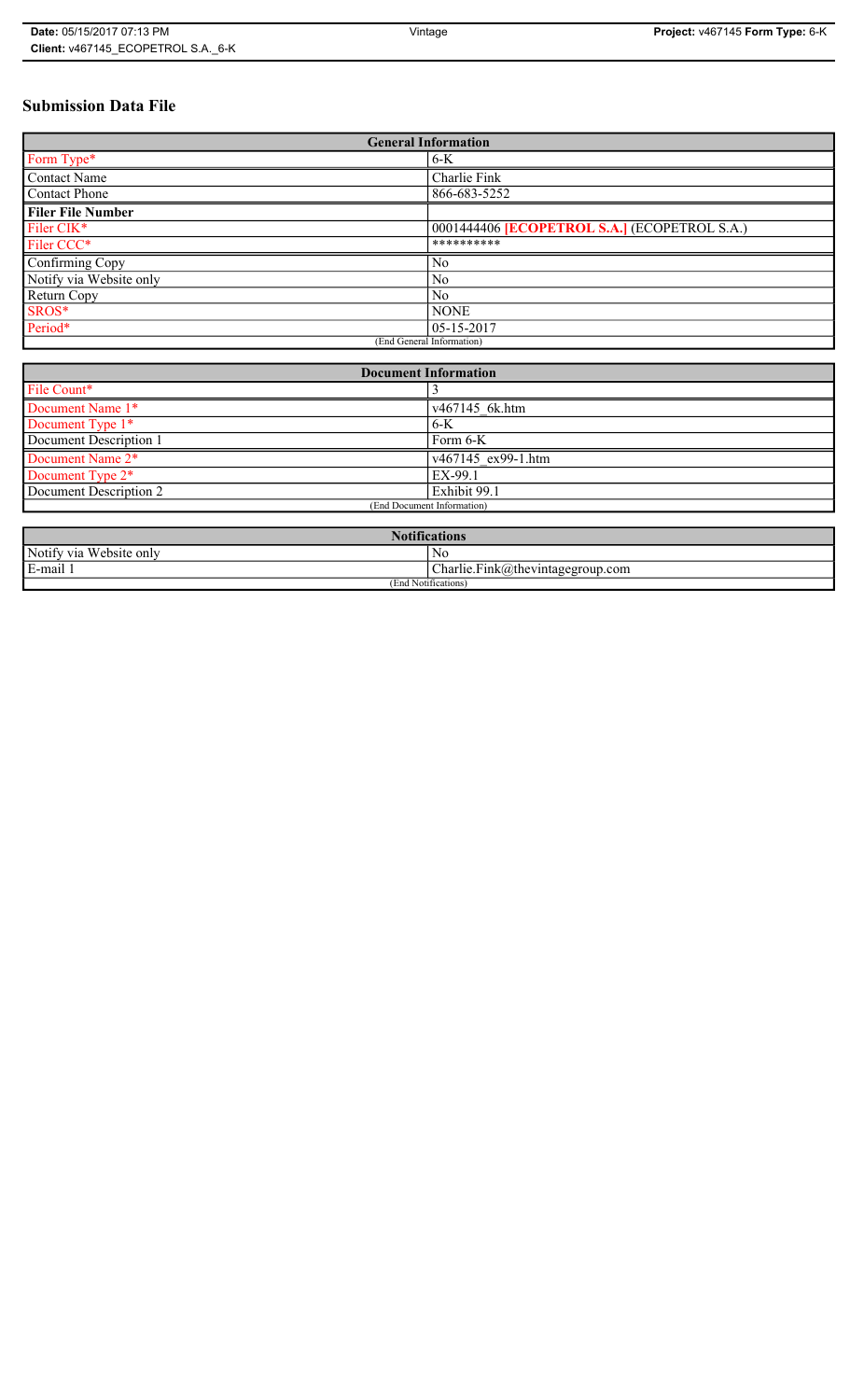#### **UNITED STATES SECURITIES AND EXCHANGE COMMISSION Washington, D.C. 20549**

#### **FORM 6-K**

#### **REPORT OF FOREIGN PRIVATE ISSUER PURSUANT TO RULE 13a-16 OR 15d-16 UNDER THE SECURITIES EXCHANGE ACT OF 1934**

For the month of May, 2017 Commission File Number 001-34175

ECOPETROL S.A.

(Exact name of registrant as specified in its charter)

N.A.

(Translation of registrant's name into English)

COLOMBIA

(Jurisdiction of incorporation or organization)

Carrera 13 No. 36 – 24

BOGOTA D.C. – COLOMBIA (Address of principal executive offices)

Indicate by check mark whether the registrant files or will file annual reports under cover of Form 20-F or Form 40-F.

Form 20-F  $\boxtimes$  Form 40-F  $\Box$ 

Indicate by check mark if the registrant is submitting the Form 6-K in paper as permitted by Regulation S-T Rule 101(b)(1)

 $Yes \Box$  No  $\boxtimes$ 

Indicate by check mark if the registrant is submitting the Form 6-K in paper as permitted by Regulation S-T Rule 101(b)(7)

 $Yes \Box$  No  $\boxtimes$ 

Indicate by check mark whether the registrant by furnishing the information contained in this form is also thereby furnishing the information to the Commission pursuant to Rule 12g3-2(b) under the Securities Exchange Act of 1934.

 $Yes \Box$  No  $\boxtimes$ 

If "Yes" is marked, indicate below the file number assigned to the registrant in connection with Rule 12g3-2(b): 82- N/A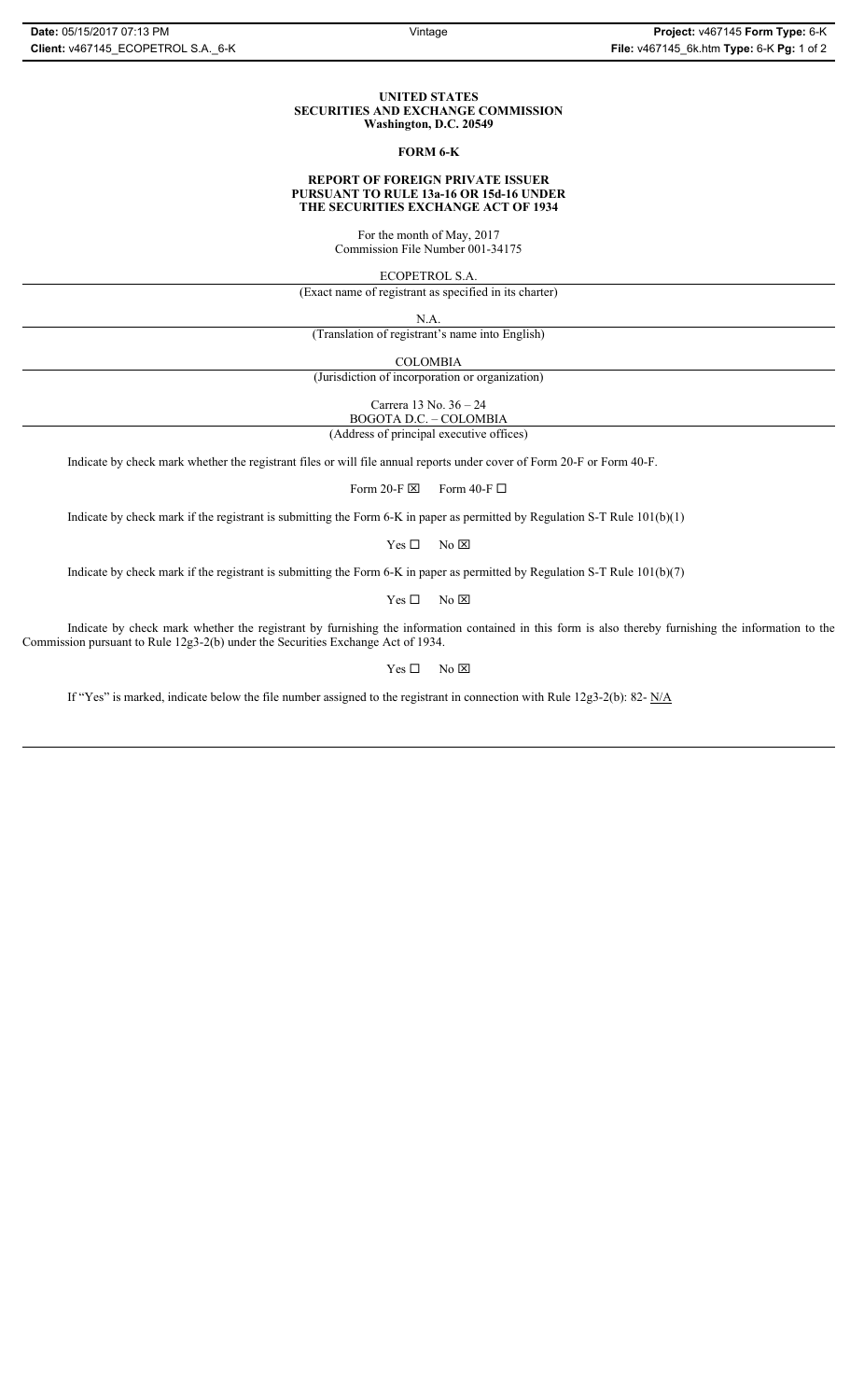## **SIGNATURES**

Pursuant to the requirements of the Securities Exchange Act of 1934, the registrant has duly caused this report to be signed on its behalf by the undersigned, thereunto duly authorized.

Ecopetrol S.A.

By: /s/ María Fernanda Suárez Name: María Fernanda Suárez Title: Chief Financial Officer

Date: May 15, 2017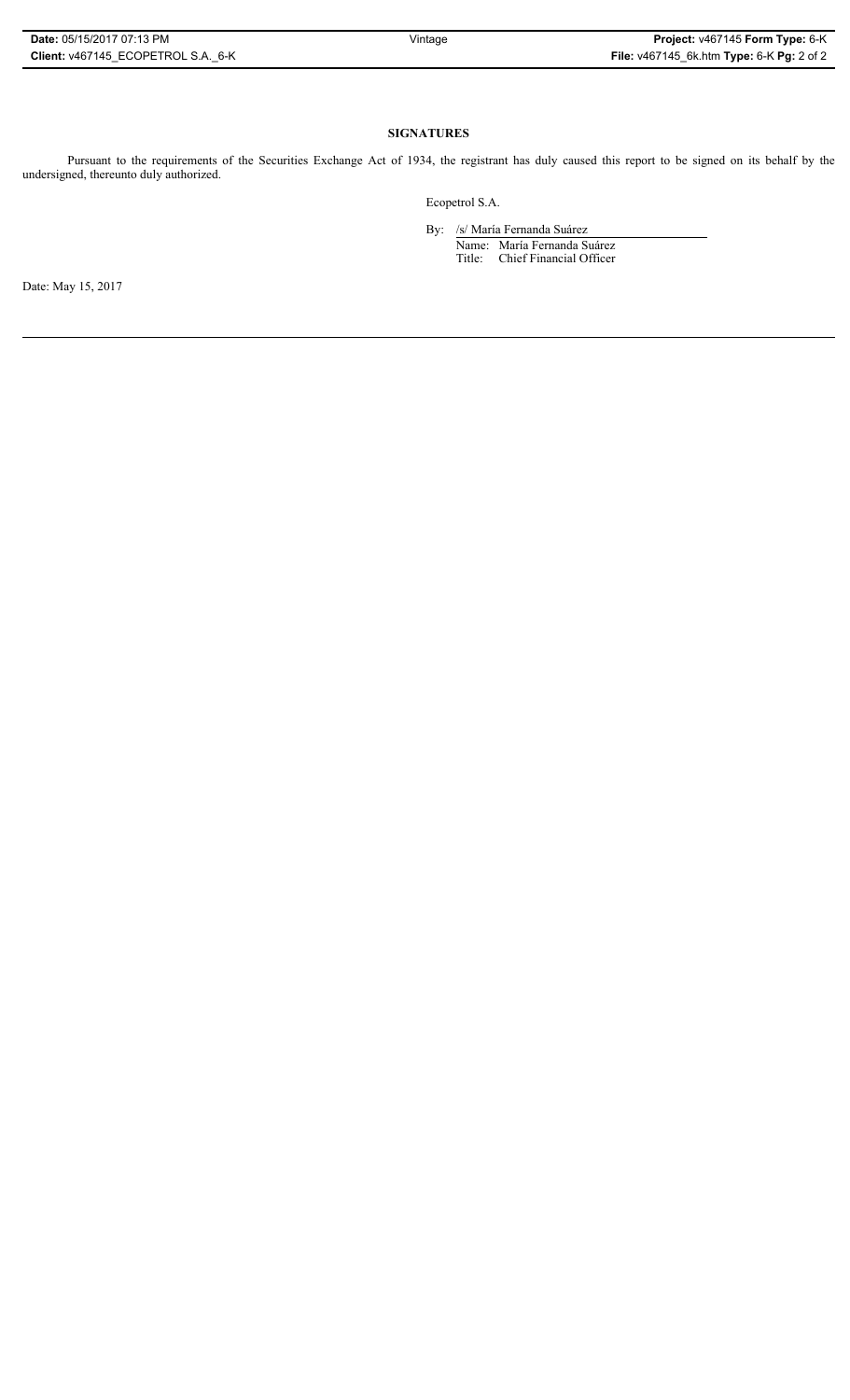**Exhibit 99.1**



# **MATERIAL INFORMATION**

### **Composition of the Board of Directors of Ecopetrol S.A.**

Ecopetrol S.A (BVC: ECOPETROL; NYSE: EC) ("Ecopetrol" or the "Company") hereby reports that the Board of Directors has approved the membership of its internal committees, which will be the following:

## **Risk and Audit Committee**

- Jaime Ardila, as financial-accounting expert
- Horacio Ferreira
- Yesid Reyes
- Joaquín Moreno
- Carlos Gustavo Cano

### **Businesses Committee**

- x Minister of Finance and Public Credit
- · Horacio Ferreira
- Joaquín Moreno
- Carlos Cure
- Jaime Ardila
- Carlos Gustavo Cano
- Mauricio Cabrera

### **Corporate Government and Sustainability Committee**

- x Minister of Finance and Public Credit
- Yesid Reyes
- · Horacio Ferreira
- $\bullet$  Carlos Cure
- Jaime Ardila
- Carlos Gustavo Cano
- Mauricio Cabrera

#### **Compensation and Nomination Committee**

- Minister of Finance and Public Credit
- Ana Milena Lopez
- Carlos Cure
- Joaquín Moreno
- Mauricio Cabrera

-----------------------------------------